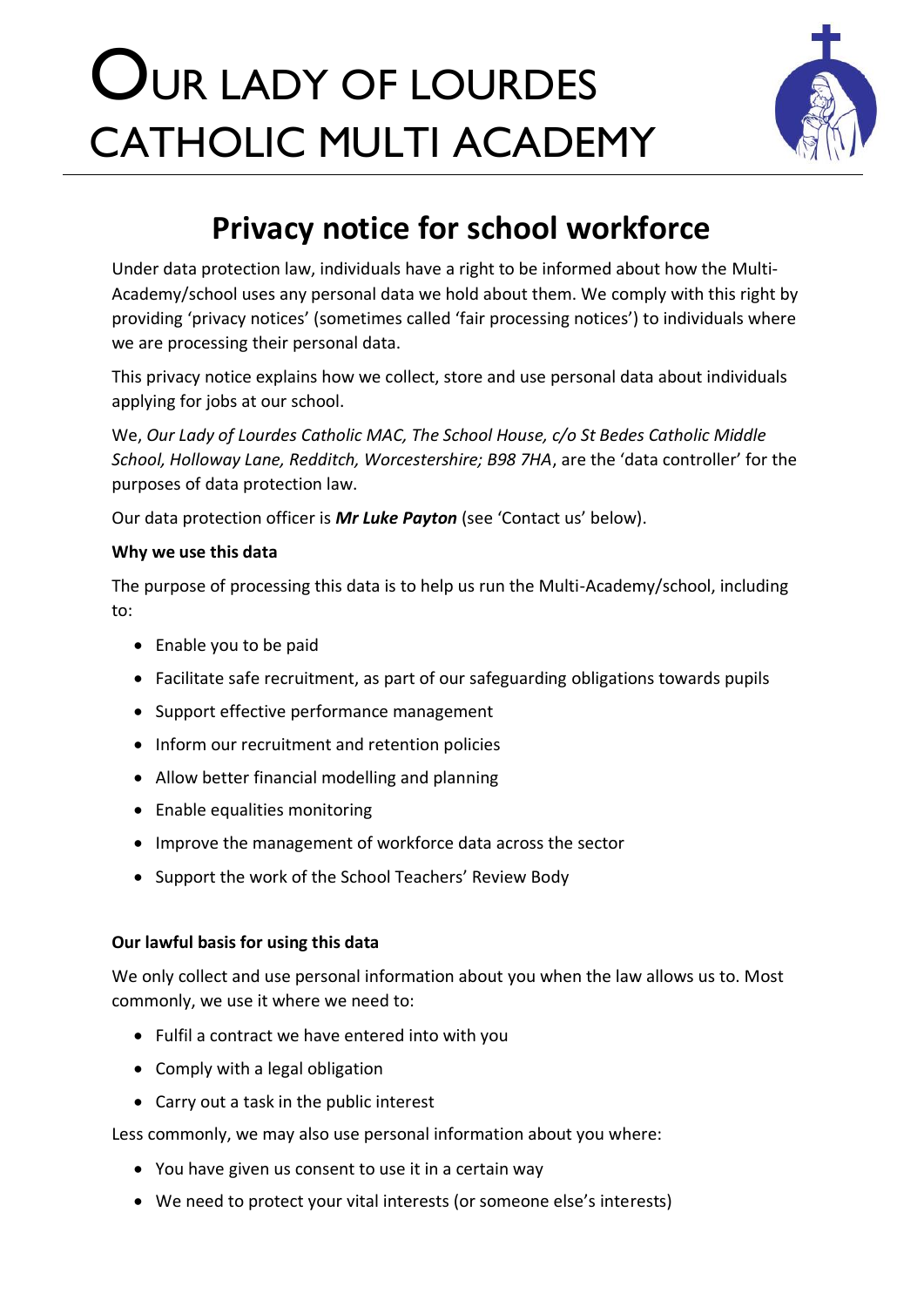Where you have provided us with consent to use your data, you may withdraw this consent at any time. We will make this clear when requesting your consent, and explain how you go about withdrawing consent if you wish to do so.

Some of the reasons listed above for collecting and using personal information about you overlap, and there may be several grounds which justify the school's use of your data.

#### **Collecting this information**

While the majority of information we collect from you is mandatory, there is some information that you can choose whether or not to provide to us.

Whenever we seek to collect information from you, we make it clear whether you must provide this information (and if so, what the possible consequences are of not complying), or whether you have a choice.

## **How we store this data**

Personal data is stored in line with our data protection policy.

We create and maintain an employment file for each staff member. The information contained in this file is kept secure and is only used for purposes directly relevant to your employment.

Once your employment with us has ended, we will retain this file and delete the information in it in accordance with our record retention schedule.

A copy of the record retention schedule is available at http://www.lourdesmac.org.uk

# **Data sharing**

We do not share information about you with any third party without your consent unless the law and our policies allow us to do so.

Where it is legally required, or necessary (and it complies with data protection law), we may share personal information about you with:

- Our local authority to meet our legal obligations to share certain information with it, such as safeguarding concerns
- The Department for Education
- Your family or representatives
- Educators and examining bodies
- Our regulator, Ofsted
- Suppliers and service providers to enable them to provide the service we have contracted them for, such as payroll
- Financial organisations
- Central and local government
- Our auditors
- Survey and research organisations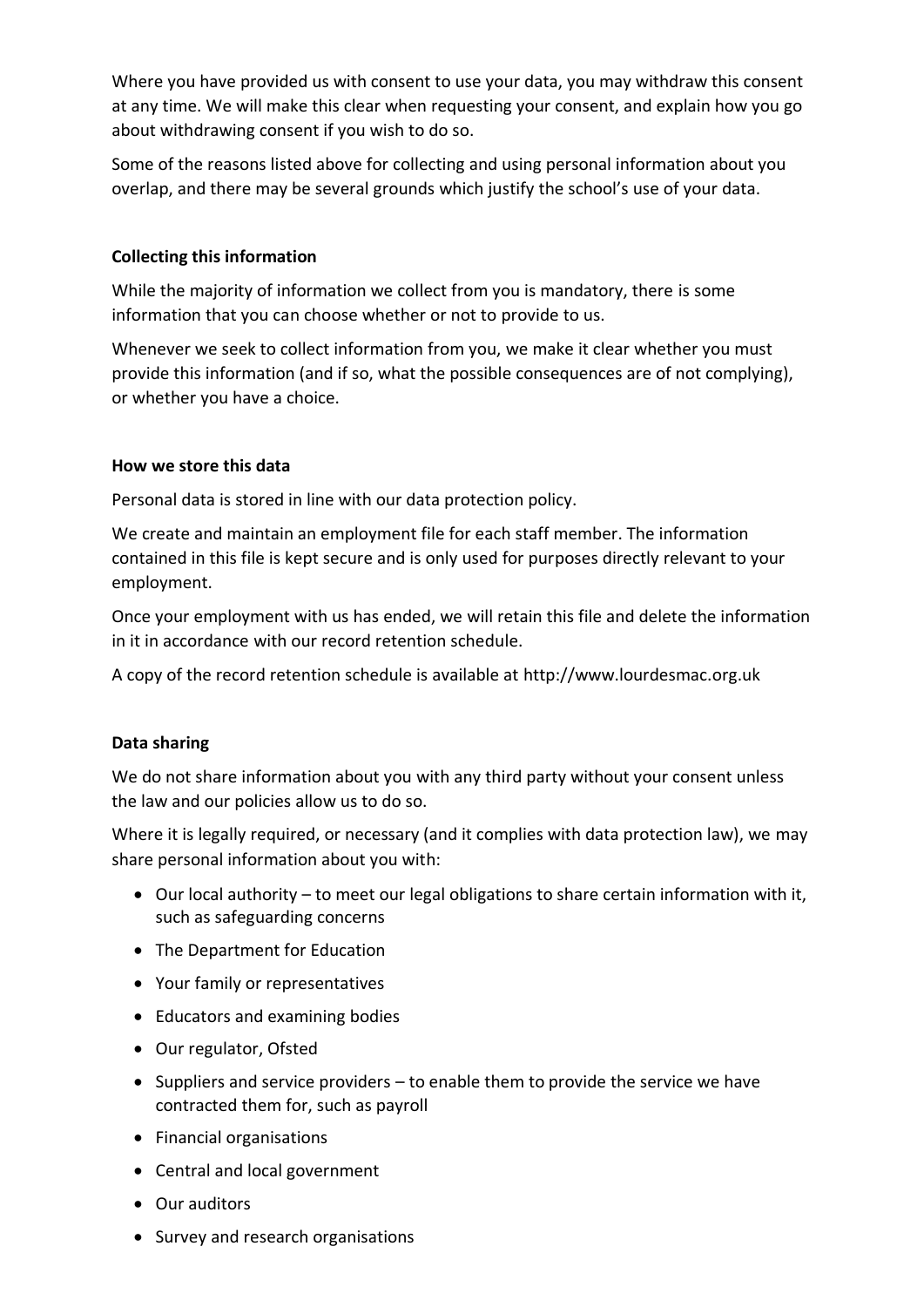- Trade unions and associations
- Health authorities
- Security organisations
- Health and social welfare organisations
- Professional advisers and consultants
- Charities and voluntary organisations
- Police forces, courts, tribunals
- Professional bodies
- Employment and recruitment agencies

#### **Transferring data internationally**

Where we transfer personal data to a country or territory outside the European Economic Area, we will do so in accordance with data protection law.

#### **Your rights**

#### **How to access personal information we hold about you**

Individuals have a right to make a **'subject access request'** to gain access to personal information that the school holds about them.

If you make a subject access request, and if we do hold information about you, we will:

- Give you a description of it
- Tell you why we are holding and processing it, and how long we will keep it for
- Explain where we got it from, if not from you
- Tell you who it has been, or will be, shared with
- Let you know whether any automated decision-making is being applied to the data, and any consequences of this
- Give you a copy of the information in an intelligible form

You may also have the right for your personal information to be transmitted electronically to another organisation in certain circumstances.

If you would like to make a request, please contact our data protection officer.

#### **Your other rights regarding your data**

Under data protection law, individuals have certain rights regarding how their personal data is used and kept safe. You have the right to:

- Object to the use of your personal data if it would cause, or is causing, damage or distress
- Prevent your data being used to send direct marketing
- Object to the use of your personal data for decisions being taken by automated means (by a computer or machine, rather than by a person)